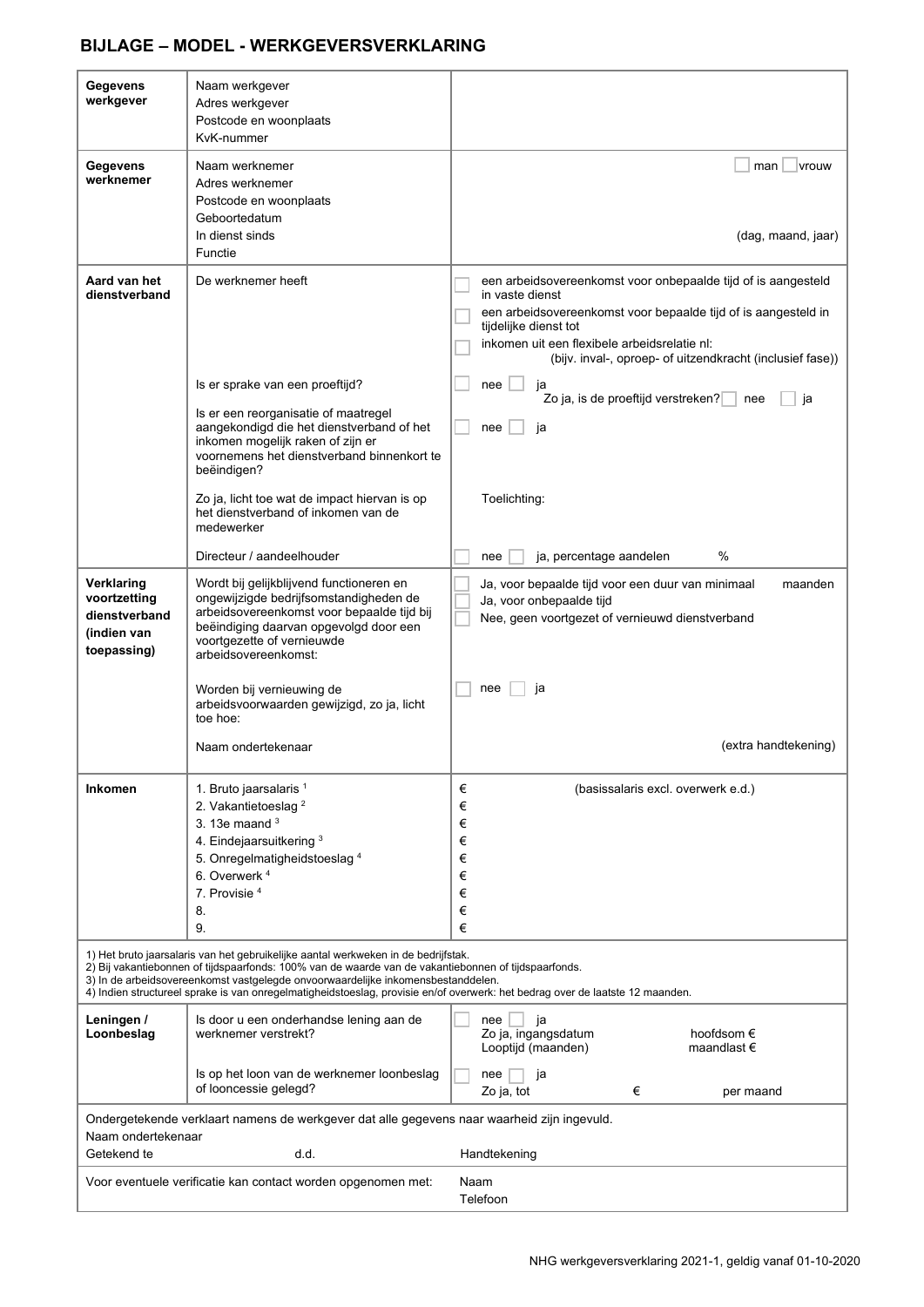# **EXPLANATORY EMPLOYER'S STATEMENT**

**There are rules attached to the completion of an employer's statement. An employer's statement must be completed in accordance with the guidelines below. Banks, for example, are strict in checking these statements and require a new statement if something has not been filled in correctly or incomplete.**

### **General**

• The statement must be completed by one person. He or she is also the one who signs the form. We request that you complete the statement with the same blue pen. Another

color other than blue, or two different colors of blue, is generally not accepted.

• Corrections, such as strikethroughs and correction fluid, are not allowed. If you made a mistake when filling in, there is unfortunately no other option than to ask and fill out a new form.

• All questions must be completed / ticked. An exception to this is the "Statement of continuation employment'. You only enter this if applicable.

• Finally, you sign the employer's statement and provide it with a company stamp. If you do not have a company stamp, you must declare this on company letterhead. This one statement must be signed by the same person who also signs the employer's statement.

### **Employer data**

• At "employer name" you enter the full name of the organization with which the employee has the employment contract, so not any trade name. At 'address employer' you may enter the business address or a possible PO box number. The zip code must belong to the address or PO box number. The telephone number must be a fixed number. A mobile phone number is unfortunately not allowed.

## **Employee data**

• At "employee name" you also enter the maiden name if applicable.

• The date of commencement of employment must correspond with the date stated in the employment contract and on the pay slip.

• The position must correspond to the position stated on the salary slip.

#### **Nature of the employment**

• If the employee has a fixed-term employment contract or a temporary employment contract, it is important that the stated start and end date on the employer's statement matches the dates in the employment contract.

## **Statement of continuation of employment**

• Complete this section if the employee has a fixed-term employment contract or a temporary employment contact.

• The section must be signed separately and provided with a company stamp. When you don't have a company stamp, you must declare this on company letterhead. This one statement must be signed by the same person who also signs the employer's statement.